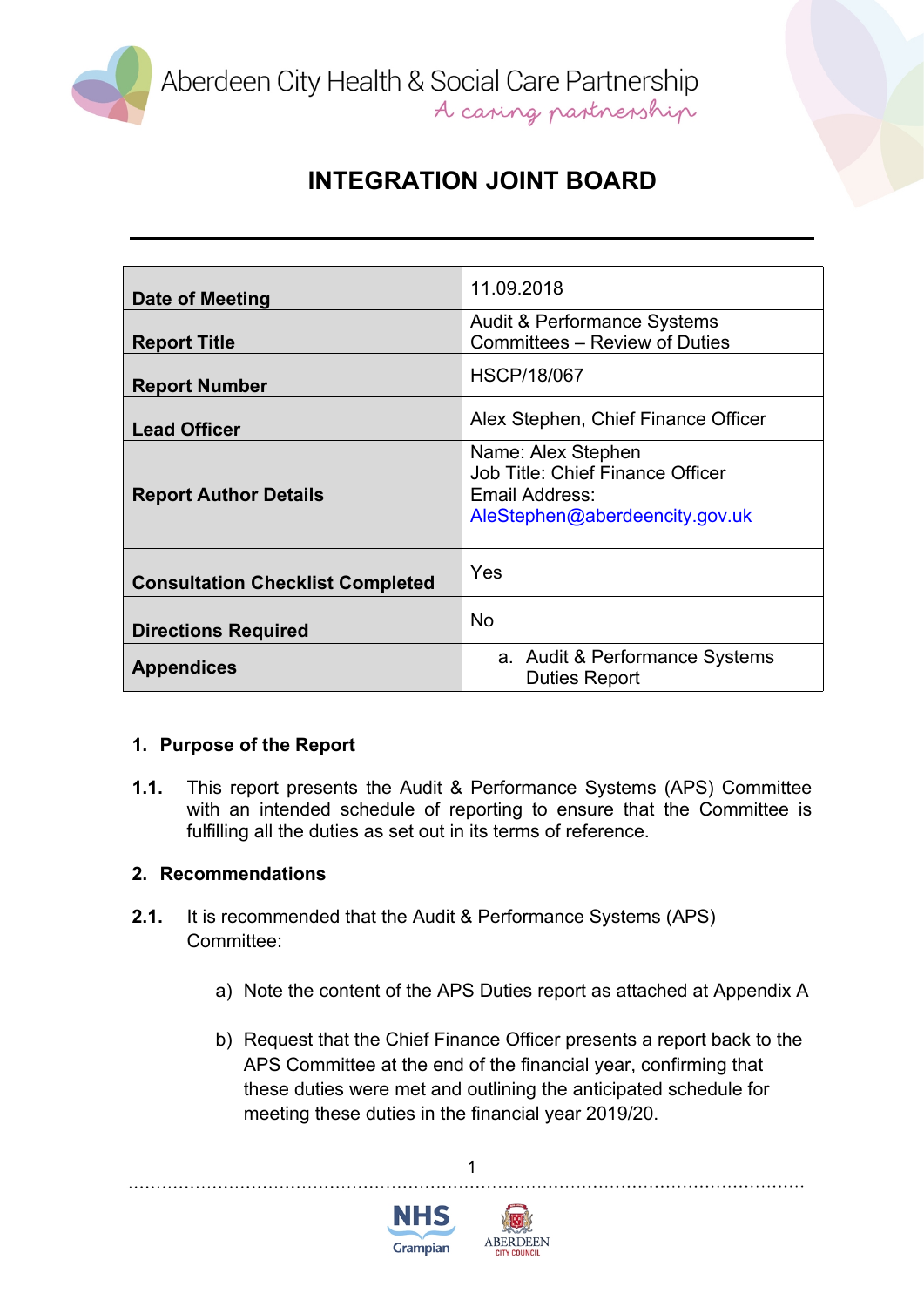

Aberdeen City Health & Social Care Partnership<br>A caping partnership

# **INTEGRATION JOINT BOARD**

# **3. Summary of Key Information**

- **3.1.** The Integration Joint Board (IJB) approved a reviewed terms of reference for the APS committee at its meeting on the 22<sup>nd</sup> of May 2018.
- **3.2.** The revised document highlights that the purpose of the APS committee is to: *"provide assurance to the IJB on the robustness of the Partnership's risk management, financial management service performance and governance arrangements".*
- **3.3.** The terms of reference also indicate several duties which the APS committee should ensure that it meets each financial year. These are listed in Appendix A, with an indication as to when these duties will be met and an accompanying narrative.
- **3.4.** The terms of reference will be reviewed by the APS committee in February 2019, prior to a holistic review of all 3 committee terms of reference by the IJB in March 2019, as part of a broader scheme of governance review.
- **3.5.** The Chief Finance Officer will maintain this document as a record of the APS Committee's business and present it back to the Committee at the beginning of the financial year 2019/20, for scrutiny and review.

### **4. Implications for IJB**

- **4.1. Equalities –** there are no direct implications arising from this report.
- **4.2. Fairer Scotland Duty –** there are no direct implications arising from this report.
- **4.3. Financial –** there are no direct implications arising from this report.
- **4.4. Workforce -** there are no direct implications arising from this report.
- **4.5. Legal –** there are no direct implications arising from this report.
- **4.6. Other** NA





 $\mathfrak{p}$